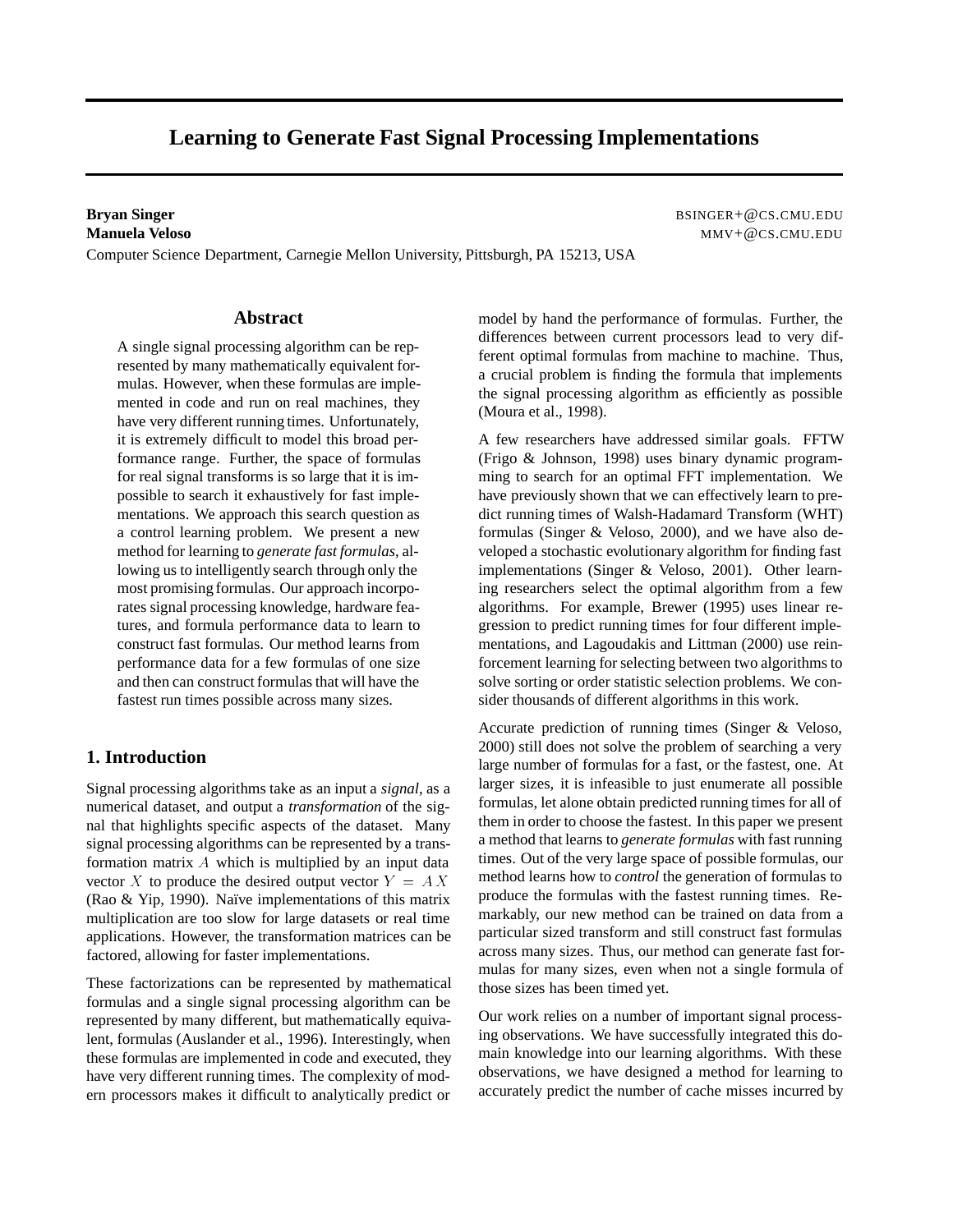a formula. Additionally, we can train this predictor using only data for formulas of one size while still accurately predicting the number of cache misses incurred by formulas of many different sizes. We then use this predictor along with a number of concepts from reinforcement learning to generate formulas that will have the fastest run times possible.

### **2. Signal Processing Background**

This section presents some signal processing background necessary for understanding the remainder of the paper. For this work, we have focused on the WHT since it is one of the simpler and yet still important transforms (Johnson & Püschel, 2000). We plan to extend this approach to a wide variety of transforms.

#### **2.1 Walsh-Hadamard Transform**

The Walsh-Hadamard Transform of a signal x of size  $2^n$  is the product  $WHT(2^n)$  x where

$$
WHT(2^n) = \bigotimes_{i=1}^n \left[ \begin{array}{cc} 1 & 1 \\ 1 & -1 \end{array} \right],
$$

and  $\otimes$  is the tensor or Kronecker product (Beauchamp, 1984). For example,  $WHT(2^2) =$ 

$$
\begin{bmatrix} 1 & 1 \\ 1 & -1 \end{bmatrix} \otimes \begin{bmatrix} 1 & 1 \\ 1 & -1 \end{bmatrix} = \begin{bmatrix} 1 & 1 & 1 & 1 \\ 1 & -1 & 1 & -1 \\ 1 & 1 & -1 & -1 \\ 1 & -1 & -1 & 1 \end{bmatrix}.
$$

the property of the control of the control of the control of the control of the control of

By calculating and combining smaller WHTs appropriately, the structure in the WHT transformation matrix can be leveraged to produce more efficient algorithms. Let  $n = n_1 + \cdots + n_t$  with all of the  $n_j$  being positive integers. Then,  $WHT(2^n)$  can be rewritten as

$$
\prod_{i=1}^{\ell} (I_{2^{n_1+\cdots+n_{i-1}}}\otimes WHT(2^{n_i})\otimes I_{2^{n_{i+1}+\cdots+n_t}})
$$

where  $I_k$  is the  $k \times k$  identity matrix. This break down rule can then be recursively applied to each of these new smaller WHTs. Thus,  $WHT(2^n)$  can be implemented as any of a large number of different but mathematically equivalent formulas.

### **2.2 Split Trees**

Any of these formulas for  $WHT(2^n)$  can be uniquely represented by a tree, which we call a "split tree." For example, suppose  $WHT(2^5)$  was factored as:

$$
WHT(2^5)
$$

$$
= [WHT(2^3) \otimes I_{2^2}][I_{2^3} \otimes WHT(2^2)]
$$

 $= |{\rm H}(WHI (2^{\circ}) \otimes I_{2^2})|I_{2^1} \otimes WHI (2^{\circ})| \otimes I_{2^2}|$  $\left[ I_{2^3} \otimes \{ (WH1 (2^{\circ}) \otimes I_{2^1}) (I_{2^1} \otimes WH1 (2^{\circ})) \} \right]$  The split tree corresponding to this final formula is shown in Figure 1(a). Each node in the split tree is labeled with the base two logarithm of the size of the WHT at that level. The children of a node indicate how the node's WHT is recursively computed.



Figure 1. Two different split trees for  $WHT(2^5)$ .

Implicit in the split tree is the *stride* at which nodes compute their respective WHTs. A node's stride determines how it accesses data from the input and output vectors. The exact nature of how nodes access data depending on their stride is not important for this paper. However, it is important that stride can greatly impact the performance of the cache. Two nodes of the same size but that have different strides can have very different cache performance. Further, the stride of a node depends on its location in the split tree and the size of the nodes to its right.

#### **2.3 WHT Timing Package**

the contract of the contract of the contract of

For the results presented in this paper we used a WHT package, (Johnson & Püschel, 2000), which can implement in code and run WHT formulas passed to it. By using hardware performance counters, the package can count a number of different performance measures, including the number of cycles needed to execute the given formula or the number of cache misses incurred by the formula. The package can return performance measures for entire formulas or for each node in the split tree. The WHT package allows leaves of the split trees to be sizes  $2<sup>1</sup>$  to  $2<sup>8</sup>$  which are implemented as unrolled straight-line code, while internal nodes are implemented as recursive calls to their children.

We will be discussing the level 1 data cache which is the smallest and fastest memory cache closest to the CPU that contains data. Many processors also have a level 1 instruction cache to hold program instructions and a larger and slower level 2 cache closer to memory. The WHT package can specifically count the number of level 1 data cache misses. To simplify the discussion, we will just use the term "cache" throughout rest of this paper while we really mean "level 1 data cache."

#### **2.4 Search Space**

There is a very large number of possible formulas for a WHT of any given size.  $WHT(2^n)$  has on the order of  $\theta((4+\sqrt{8})^n/n^{3/2})$  different possible formulas (Johnson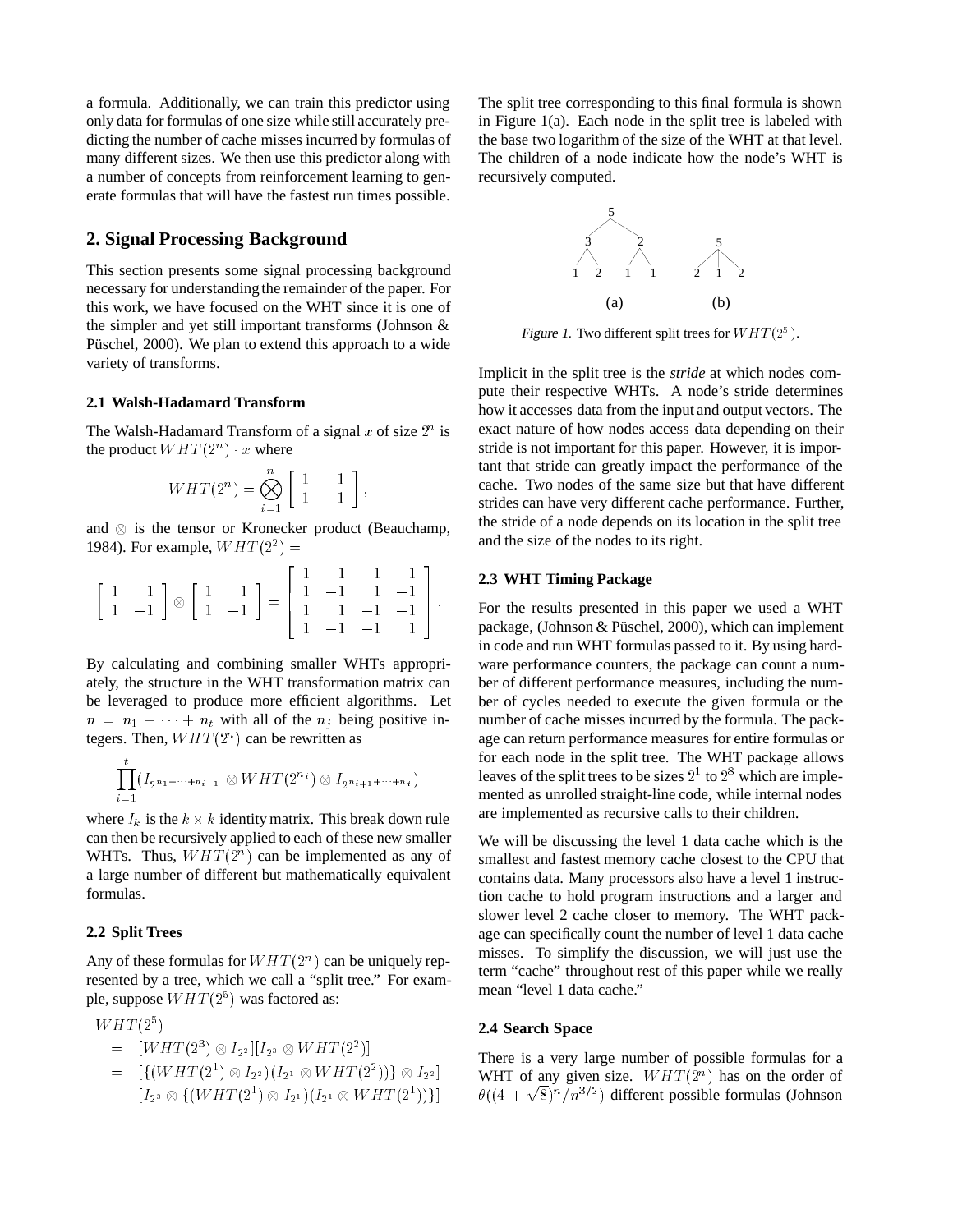& Püschel, 2000). For example,  $WHT(2^8)$  has 16,768 different split trees. Thus, it is infeasible to exhaustively search through all possible split trees of even modest sizes.

In this work, we learn to generate fast formulas, allowing us to search through only the most promising formulas. However, evaluating our approach is difficult since the total space of formulas cannot be feasibly exhausted and thus the fastest formula is not known. We evaluate our approach by exhausting over a limited subset of the space of formulas that we have observed to be the most promising.

We have observed that the fastest binary split trees are just as fast as the fastest non-binary ones. However, there are still on the order of  $\theta(5^n/n^{3/2})$  binary split trees (Johnson  $& Püschel, 2000$ , making it infeasible to search through all binary split trees for transforms larger than size of the cache. We have found that the fastest formulas never have leaves of size  $2<sup>1</sup>$  since it is beneficial to use unrolled code of larger sizes. Searching over all split trees with no leaves of size  $2<sup>1</sup>$  greatly reduces the search space, being feasible for formulas of sizes larger than the cache. Unfortunately, it still becomes infeasible to exhaust over this limited space for transforms much larger than  $2^{16}$ . We have observed for Pentium machines that the best split trees are always rightmost (trees where every left child is a leaf). This limited space can be searched for larger sizes.

### **3. Key Signal Processing Observations**

This section discusses several important observations that we made about the WHT that directed our research. We have incorporated this domain knowledge into our learning algorithms.

All the data presented here are for a Pentium III running Linux. The ideas and methods described here are general and should work across different architectures where similar observations can be made.

Figure 2 shows a scatter plot of run times versus cache misses for all binary  $WHT(2^{16})$  split trees with no leaves of size  $2<sup>1</sup>$ . For each WHT formula, a dot appears in the plot corresponding to that formula's run time and cache misses. The plot shows that while there is a complete spread of run times, there is a grouping of formulas with similar numbers of cache misses. Both run times and cache misses vary considerably differing by about a factor of 6 and 10 respectively from the smallest to the largest. Further, as the number of cache misses decreases so does the minimal and maximal run times for formulas with the same number of cache misses. The formula with the fastest run time also has the minimal number of cache misses. So, if we can generate all of the formulas with minimal cache misses, we would have a much smaller set of formulas to time to determine the one with the fastest run time.



Figure 2. Run times vs. cache misses for  $WHT(2^{16})$  formulas.

The second key observation is that all of the run time and cache misses occur in computing the leaves. Further, the total run time and number of cache misses of a formula is simply the sum of the run time and cache misses at each of the leaves. Thus, a prediction of the run time or cache misses of leaves leads to a prediction of the run time or cache misses of entire formulas.

Figure 3 shows a histogram of the number of cache misses incurred by *leaves* of all binary  $WHT(2^{16})$  split trees with no leaves of size  $2<sup>1</sup>$ . For all the WHT formulas, the number of cache misses incurred by each leaf was measured, and a histogram was generated over all these leaves. The spikes in the histogram show that the number of cache misses incurred by leaves takes on only a few possible values. Thus, it is not necessary to predict a real valued number of cache misses, but just which of only a few groups of cache misses.



Figure 3. Histogram of the number of cache misses incurred by *leaves* of  $WHT(2^{16})$  formulas.

Finally, we have observed both in Figure 3 and in a number of other similar histograms for different sized WHTs that the number of cache misses incurred by leaves occurs in specific fractions of the size of the transform. In an overall transform of size s, the number of cache misses a leaf will incur is  $0, s/4, s, 2s$ , or more. These particular fractions correspond to particular features of the cache. For example, it is possible to have  $s/4$  cache misses since a cache line holds exactly four data items on this particular Pentium.

Thus, the number of cache misses incurred by a leaf comes in only a few specific fractions of the size of the transform being computed. This suggests the possibility to learn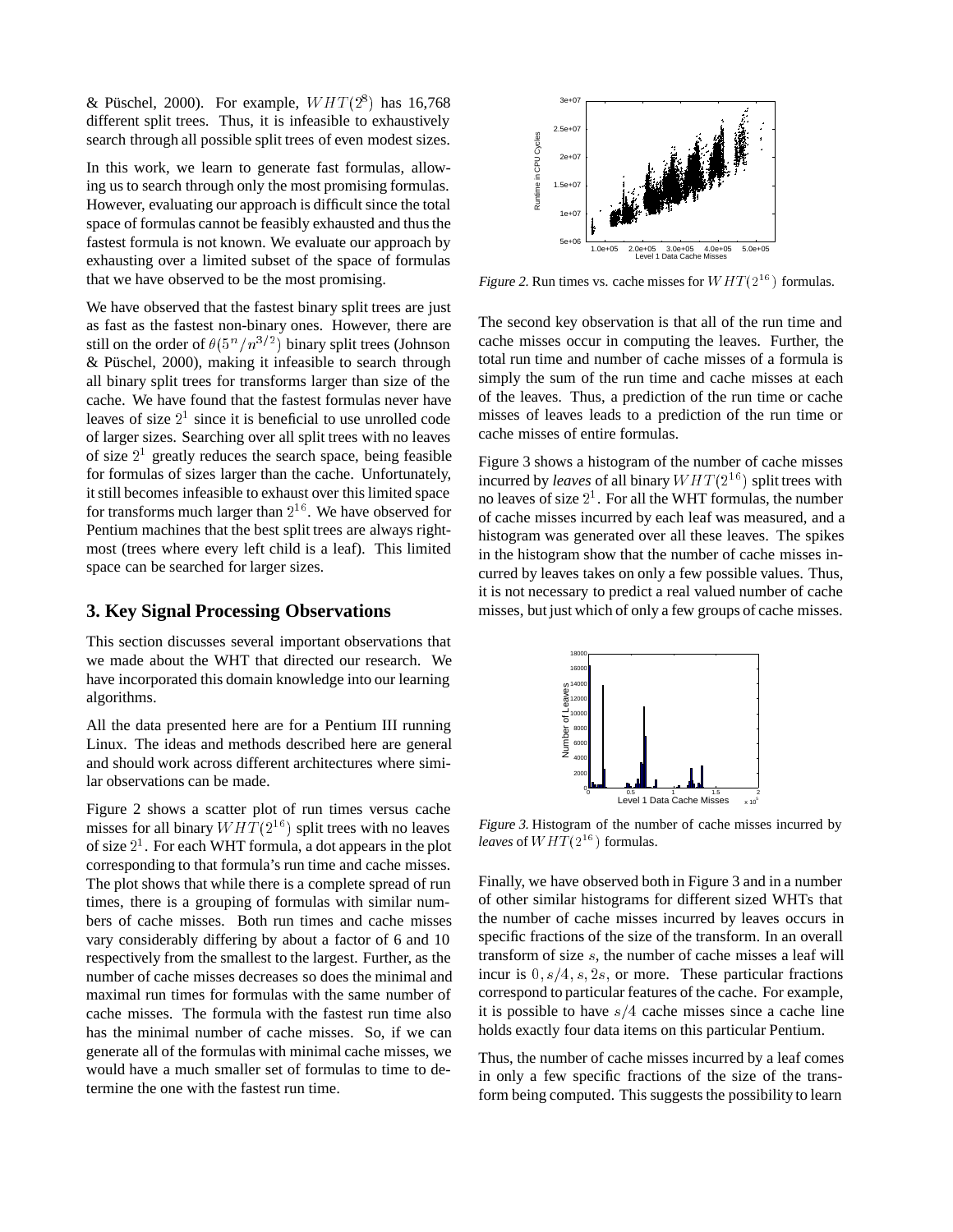across different sized WHTs by predicting cache misses in terms of fractions of the transform size.

In summary, we observed:

- For a given size, the WHT formula with the fastest run time has the minimal number of cache misses. So minimizing cache misses produces a group of formulas containing the fastest one.
- All of the computational time and cache misses occur in the leaves of the split trees. So being able to predict for leaves allows predicting for entire formulas.
- The number of cache misses incurred by a leaf is only one of a few possible values. So we can learn categories instead of real-valued numbers of cache misses.
- The number of cache misses incurred by leaves are fractions of the transform size. So it may be possible to learn across different sizes.

## **4. Predicting Leaf Cache Misses**

We now present our method to learn to predict cache misses for WHT leaves. We discuss the features used for the leaves, then we present the learning algorithm, and finally we evaluate our approach.

### **4.1 Features for WHT Leaves**

To learn to predict cache misses for WHT leaves, we need features that will distinguish leaves with different cache misses. Our methods incorporate domain knowledge about the WHT by using good features.

Clearly the size of the leaf is important, but so is its position in the split tree. However, it is not as easy to capture the position of a leaf in a split tree as its size. A leaf's stride provides some information about its position in the split tree, as discussed in Section 2.2. The size and stride of the parent of a leaf indicates how much data the leaf will share with its siblings and how the data is laid out in memory.

Further, given a particular leaf  $l$ , the leaf  $p$  computed immediately before <sup>l</sup> gives information about <sup>l</sup>'s position in the tree. Specifically, this "previous" leaf  $p$  is the leaf just to the right of <sup>l</sup> along the fringe of the tree. However, the size and stride of the common parent between  $l$  and  $p$  (i.e., the first common node in the parent chains of both leaves) provide information about how much data is currently in the cache because of  $p$  and how it is laid out in memory. Thus, we use the size and stride of the "common parent" in our features and not that of the previous leaf.

In summary, we use the following features:

- Size and stride of the given leaf
- Size and stride of the parent of the given leaf
- Size and stride of the common parent.

### **4.2 Learning Algorithm**

Given these features for leaves, we can now use standard classification algorithms to learn to predict cache misses for WHT leaves. Our algorithm is as follows:

- 1. Run several different WHT formulas, collecting the number of cache misses for each of the leaves.
- 2. Divide the number of cache misses by the size of the transform, and classify them as:
	- near-zero if less than  $1/8$
	- near-quarter if less than  $1/2$
	- near-whole if less than  $3/2$
	- large otherwise.
- 3. Describe each of the leaves with the features outlined in the previous subsection.
- 4. Train a decision tree to predict one of the four classes of cache misses given the leaf features.

While the decision tree predicts one of the four categories for any leaf, this can be translated back into cache misses. In a transform of size  $s$ , a leaf is predicted to have:

- $\bullet$  0 cache misses, if near-zero is predicted;
- $s/4$  cache misses, if near-quarter is predicted;
- $\bullet$  s cache misses, if near-whole is predicted;
- $\bullet$  2s cache misses, if large is predicted.

Further, the number of cache misses incurred by an entire formula can be predicted by summing over all the leaves.

### **4.3 Evaluation**

There are several measures of interest for evaluating our learning algorithm. The simplest is to measure the accuracy at predicting the correct category of cache misses for leaves. Since we want to predict cache misses for an entire tree, another measure is to evaluate the accuracy of using this predictor for entire WHT formulas. Further, we are most interested in whether it accurately predicts the fastest formulas to have the fewest number of cache misses.

Table 1 evaluates the accuracy of our method at predicting the correct category of cache misses for leaves. In particular, we trained the decision tree on a random 10% of the leaves of all binary  $WHT(2^{16})$  split trees with no leaves of size  $2<sup>1</sup>$ . We then tested this decision tree on leaves from different sized formulas, using all of the formulas of the different limited formula spaces discussed in Section 2.4. The error rate shown is the percentage of the total number of leaves tested for which the decision tree predicted the wrong category. Clearly, there are very few errors, less than 2% in all cases shown. This is surprisingly good in that while training only on a small fraction of the total leaves of one size, the learned decision tree can accurately predict across a wide range of sizes.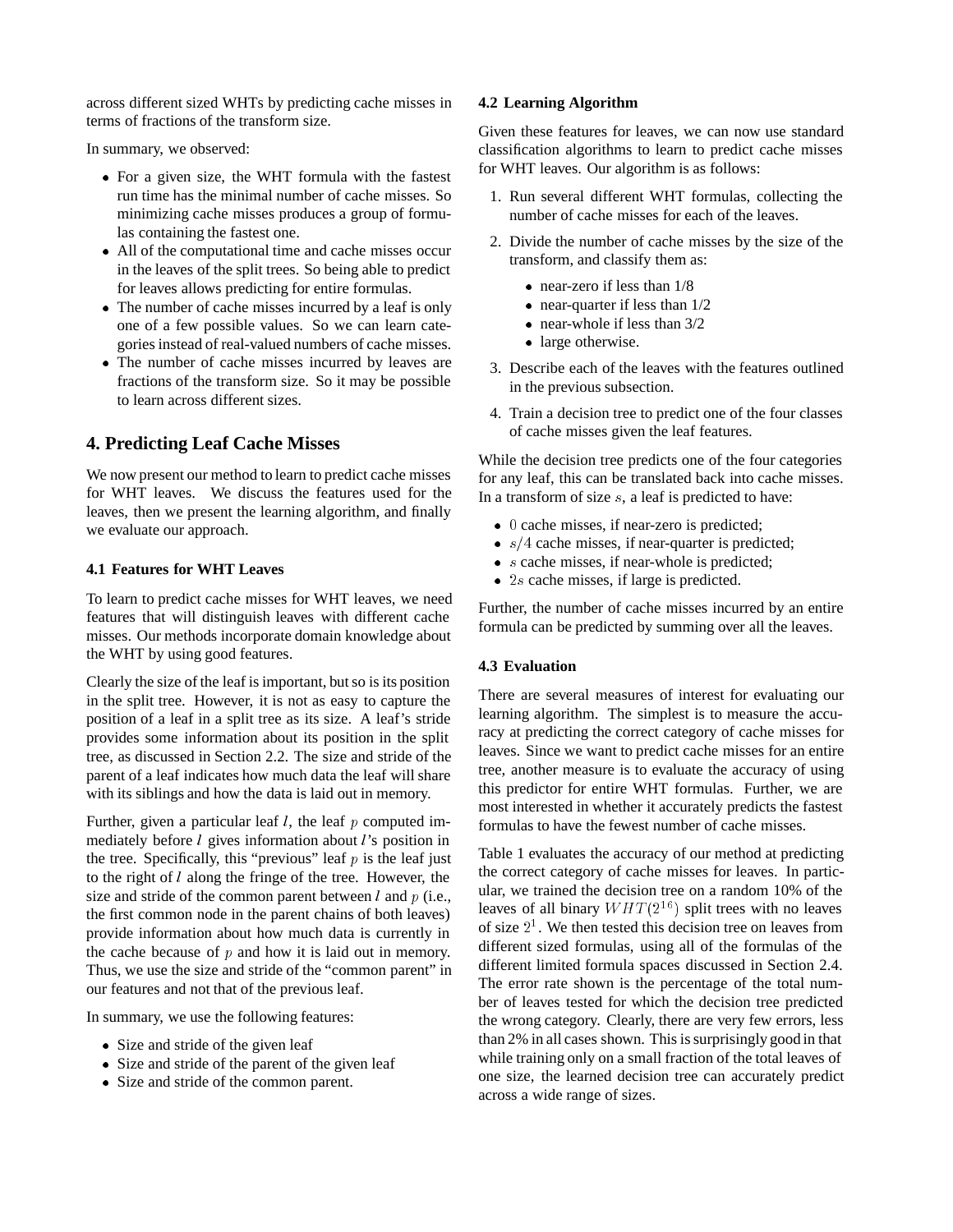Table 1. Error rates for predicting cache miss category incurred by leaves.

|                                                      |                      | Binary No-2 <sup>1</sup> -Leaf Binary No-2 <sup>1</sup> -Leaf Rightmost |                              |
|------------------------------------------------------|----------------------|-------------------------------------------------------------------------|------------------------------|
| Size                                                 | Errors               | Size                                                                    | Errors                       |
| $2^{12}$                                             | 0.5%                 |                                                                         | 1.7%                         |
|                                                      |                      |                                                                         |                              |
|                                                      | 0.9%                 |                                                                         |                              |
|                                                      |                      |                                                                         |                              |
|                                                      |                      |                                                                         |                              |
| $2^{13}$<br>$2^{14}$<br>$2^{15}$<br>$\frac{1}{2}$ 16 | 1.7%<br>0.9%<br>0.7% | $2^{18}$<br>$2^{19}$<br>$2^{20}$<br>$2^{21}$                            | 1.7%<br>1.7%<br>1.6%<br>1.6% |

We used the same decision tree as in the previous experiments to predict cache misses for *entire* formulas by summing its predictions for each leaf within a split tree. We then calculated an average percentage error over a test set of formulas of a particular size as:

$$
\frac{1}{|TestSet|} \sum_{i \in TestSet} \frac{|a_i - p_i|}{a_i},
$$

where  $a_i$  and  $p_i$  are the actual and predicted number of cache misses for formula i.

Table 2 shows the error on predicting cache misses for entire formulas. Tables 1 and 2 cannot be directly compared, since Table 1 shows the number of leaves for which an error is made, while Table 2 shows the average amount of error between the real and predicted number of cache misses. Further, we would expect a larger error when predicting the actual number of cache misses for an entire formula instead of just one of four categories for a single leaf.

Except for the extreme sizes shown in Table 2, the learned decision tree is able to on average predict within 10% of the real number of cache misses. This is surprisingly good especially considering that Figure 2 shows that there is about a factor of 10 difference in the number of cache misses incurred by different formulas of the same size. Further, this result is very good considering that this is predicting for entire formulas and not just leaves and that the decision tree was only trained on data from formulas of size  $2^{16}$ .

Table 2. Average percentage error for predicting cache misses for entire formulas.

|        | Binary No- $21$ -Leaf Rightmost |        |  |
|--------|---------------------------------|--------|--|
| Errors | Size                            | Errors |  |
| 12.7%  |                                 | 8.2%   |  |
| 8.6%   | 218                             | 8.2%   |  |
| 6.7%   | $2^{19}$                        | 7.9%   |  |
| 5.2%   | $2^{20}$                        | 8.1%   |  |
| 4.6%   | 2 <sub>1</sub>                  | 10.4%  |  |
|        | Binary No- $21$ -Leaf           |        |  |

Ultimately we are only concerned with whether the fastest formulas are predicted to have the least number of cache misses. To test this, we have plotted the actual running times of formulas against the predicted number of cache

misses. Figure 4 shows these plots for all the formulas within a restricted space for two different sized WHTs. The plots clearly show that the fastest formulas in both cases also have the fewest number of predicted cache misses. In addition, as the predicted number of cache misses increases, so do the running times of those formulas.



Figure 4. Runtime vs. predicted cache misses for entire formulas.

In summary, we have presented a method for predicting a formula's number of cache misses by training a decision tree to predict a leaf's number of cache misses to be one of only a few categories. We have also shown that this method produces very good results across sizes even when only trained on one particular size. This learned decision tree serves as a model of the cache performance of formulas.

#### **5. Generating Fast Formulas**

Now that we have a method for predicting cache misses for WHT formulas, we still have the problem that the space of all formulas is too large to exhaust over. We now use the prediction algorithm to learn to *generate fast formulas*. We describe and evaluate our control learning approach.

#### **5.1 Approach**

We approach the question of generating fast formulas as a control learning problem. We first try to formulate the problem in terms of a Markov decision process (MDP) and reinforcement learning. In the end, our formulation is not an MDP but does borrow many concepts from reinforcement learning.

#### 5.1.1 BASIC FORMULATION

An MDP is a tuple  $(S, \mathcal{A}, T, C)$ , where S is a set of states, A is a set of actions,  $T: S \times A \rightarrow S$  is a transition function that maps the current state and action to the next state, and  $C: \mathcal{S} \times \mathcal{A} \rightarrow \mathcal{R}$  is a cost function that maps the current state and action onto its real valued cost. Reinforcement learning provides methods for finding a policy  $\pi: \mathcal{S} \to \mathcal{A}$ that selects the best action at each state that minimizes the (possibly discounted) sum of costs incurred.

Given a size, we want our algorithm to grow a WHT split tree for that size that runs as fast as possible. Let the states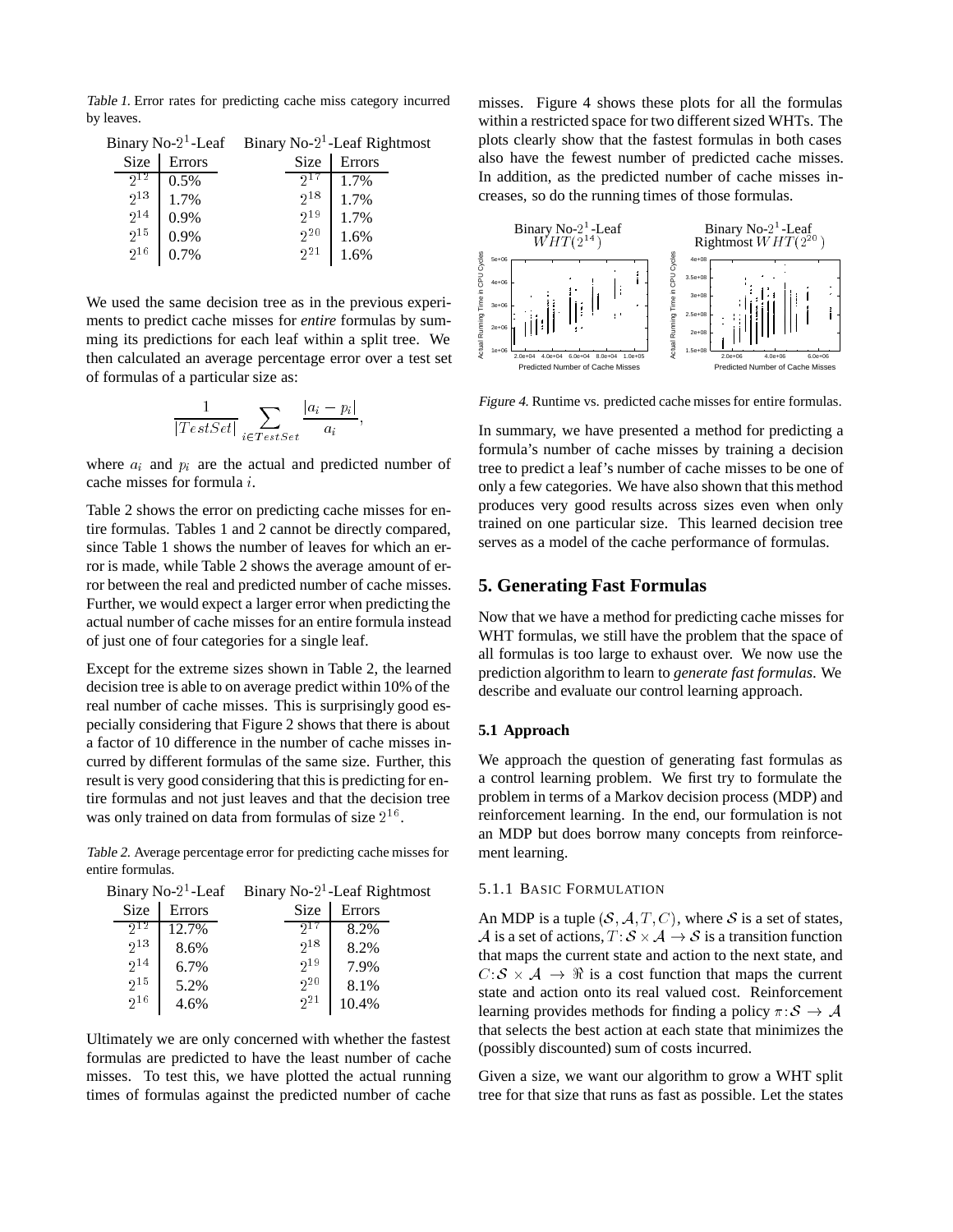in the reinforcement learning problem be nodes in a split tree that have no children. Then the start state is just a root node of the given size with no children. The available actions in each state are the different ways to grow children for that node or to leave the node as a leaf (if the node's size is small enough). Ideally, the cost function should be:

- zero when giving children to a node, and
- $\bullet$  the leaf's run time when making a node a leaf.

Then, the goal is to minimize the sum of the undiscounted costs over building an entire split tree. We want to use undiscounted costs since constructing a split tree only requires a finite number of steps.

#### 5.1.2 DETAILS AND DIFFICULTIES

We need a state representation for the nodes within a split tree. We use a modified form of the leaf features described in Section 4.1 that expands the feature set to describe any node in a split tree. Specifically, we use the features:

- Size and stride of the given node
- Size and stride of the parent of the given node
- Size and stride of the common parent to this node.

The first two pairs of features are the same as for leaves except now they pertain to any node within the split tree. The concept of a node's common parent is more difficult to understand in this setting. The previous leaf of a node (that is the leaf computed immediately before computing the given node) is not always known in this setting. For example, if we expand the root node into two children, then the previous leaf of the left child is not known since the right child of the root may still be expanded.

However, it is still possible, without expanding the entire tree, to know what the common parent would be between any given node and its previous leaf that will be later constructed. In particular, the common parent of a node is its parent if the node is not the rightmost child, and otherwise the common parent of a node is its parent's common parent. The root node has no common parent, as there is no previous leaf computed before reaching the root node. A node's common parent will also be the common parent of the rightmost leaf in the given node's subtree.

Ideally, we would use the run time of leaves to determine the cost function. However, the previous sections discussed how we can easily learn to predict cache misses for leaves. We can approximate our desired cost function by using the learned classifier to predict cache misses for leaves. This change causes our method to construct formulas with minimal cache misses, instead of explicitly the fastest formulas. However, we have shown that the fastest formulas have the minimal number of cache misses.

Defining a transition function for this formulation is difficult. If two children of the root node are grown, then several questions arise, such as: which node is the next state, when will we transition back to the sibling node, and what should the transition function be from a leaf node? It is possible to answer these questions in specific ways, but then the Markov property may no longer hold. Lagoudakis and Littman (2000) discuss one approach for coping with this difficulty. They determine the Monte Carlo return for all but one of the next states, fixing the current policy. Then they continue learning on the one remaining next state. However, we can take a different approach, departing from the MDP framework, since we can formulate our problem to be deterministic and off-line.

Clearly actions are deterministic in that a node will always be given the children, if any, specified by the action. Further, the cost function is deterministic and known if we use the learned classifier to predict cache misses of leaves. We will define a value function over our states and show how it can be computed off-line.

#### 5.1.3 VALUE FUNCTION

If a state must be a leaf, then its value is the predicted number of cache misses of this leaf. However, the optimal value of a node that could be an internal node or a leaf must consider both possibilities. If a state can have children, then we wish to find the subtree (possibly the subtree that simply makes the node a leaf) that has the minimal number of cache misses summed over all the leaves. That is,

$$
V^*(state) = \min_{subtrees} \sum_{leaf \in subsetrees} CacheMisses(leaf).
$$

We can rewrite this value function recursively in terms of the values of the children of the state. The optimal value of a state is the sum of the values of all the children in the optimal subtree rooted at this state, or the number of cache misses incurred if the optimal subtree is for the state to be a leaf. Mathematically, let the cache misses of a state be:

$$
LeafCM(state) = \begin{cases} CacheMisses(state), & \text{if state can be a leaf} \\ \infty, & \text{if state cannot be a leaf} \end{cases}
$$

and the splitting value of a node be:

$$
SplitV(state) = \min_{splittings} \sum_{child \in splitting} V(child),
$$

where the minimum over splittings minimizes over all possible sets of children of a state and has a value of infinity if the state cannot have children. Then,

$$
V^*(state) = \min\{LeafCM(state), SplitV(state)\}.
$$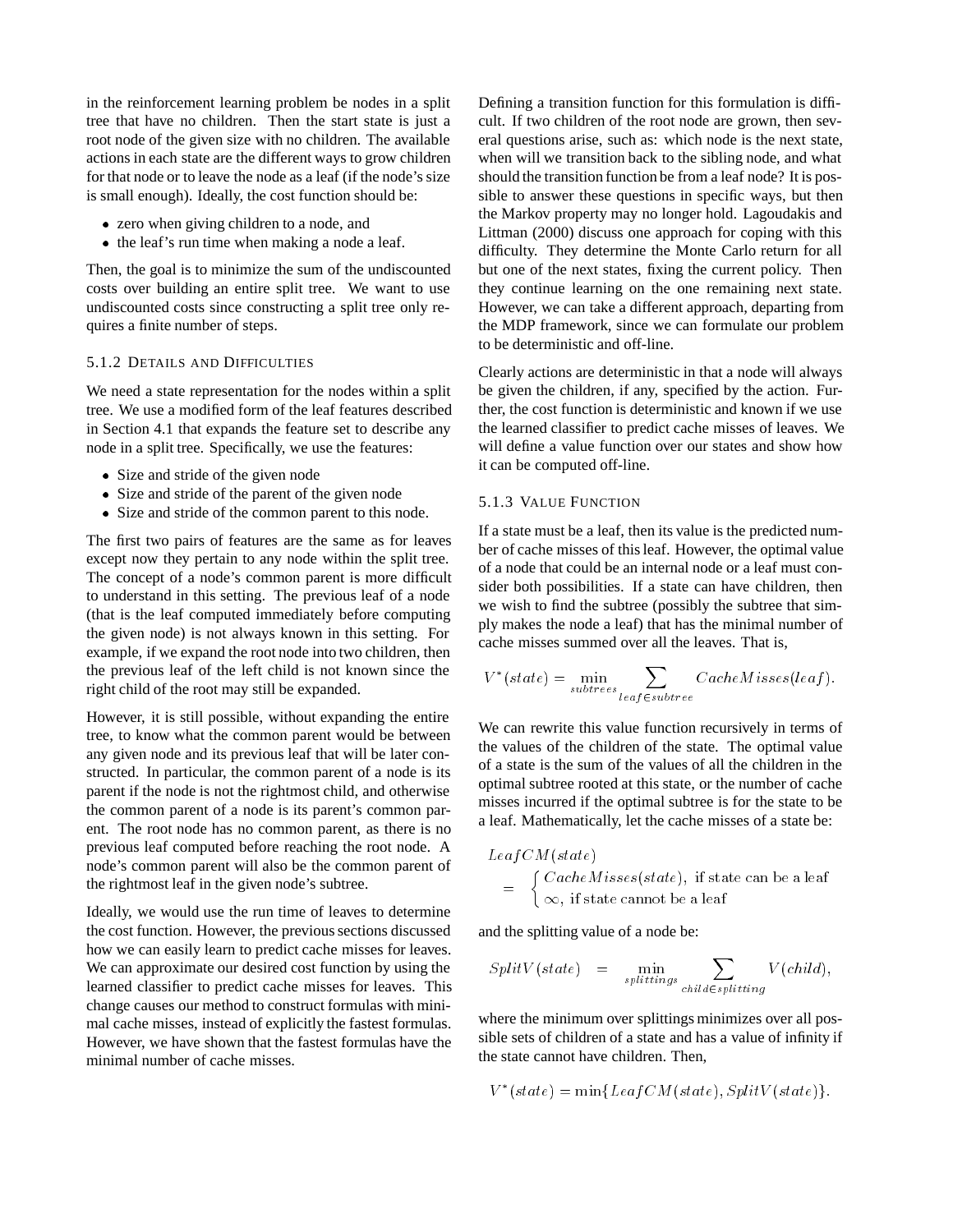#### 5.1.4 ALGORITHM

This later formulation of the value function suggests dynamic programming for computing it. For any state that could be a leaf, we can determine its value as a leaf by querying the classifier to get a predicted number of cache misses. For any state that could have children, the dynamic programming routine can then recursively call itself with each of the possible children, memoizing computed values for efficiency. By computing and memoizing *values of states*, dynamic programming performs significantly less computation than exhaustively constructing all possible split trees. The algorithm is as follows:

ComputeValues(State)

| if V(State) already memoized                       |
|----------------------------------------------------|
| return V(State)                                    |
| $Min = \infty$                                     |
| if State can be a leaf                             |
| $Min = CacheMisses(State)$                         |
| for SetOfChildren in PossibleSetsOfChildren(State) |
| $Sum = 0$                                          |
| for Child in SetOfChildren                         |
| $Sum \vDash ComputeValues(Child)$                  |
| if $Sum < Min$                                     |
| $Min = Sum$                                        |
| $V(State) = Min$                                   |
| return Min                                         |
|                                                    |

With the value function determined for all relevant states, the next step is to produce fast formulas. For a given size, the algorithm looks up the value of a root node of that size. It then considers all possible sets of children of the root node and determines their values. Any set of children whose sum of values equals the root node's value is then predicted to be one of the fastest way to split the root node. This procedure is then repeated for each child, building up a set of fast split trees. For simplicity, the algorithm is shown below only for binary trees:

```
FastTrees(State)
Trees = \{\}if State can be a leaf
   if V(State) == CacheMisses(State)
      Trees = \{ Leaf(State) \}for RightChild in PossibleRightChildren(State)
   LeftChild = MatchingChild(State,RightChild)
   if V(LeftChild) + V(RightChild) == V(State)for RightSubtree in FastTrees(RightChild)
         for LeftSubtree in FastTrees(LeftChild)
            Trees = Trees \cup{ Node(LeftSubtree, RightSubtree) }
return Trees
```
Leaf() creates a leaf node from the given state, Node() creates a split tree node with the corresponding subtrees as

children, and MatchingChild() creates the state for the left child of the specified state when given the right child. Note that ComputeValues cannot easily keep track of the best split tree as there may be several formulas with the minimal number of cache misses. Due to the fact that we have made a number of approximations in our learning algorithms, it is possible that some error has been introduced. Thus, the above algorithm can be extended to allow for a tolerance, producing split trees that have up to the tolerance more cache misses than what is predicted to be optimal.

#### **5.2 Evaluation**

Evaluating our method is difficult in that it is not known what the optimal formula is for larger sizes. However, we can compare our algorithm against the best formulas found by searches over limited portions of the space as we did to evaluate the cache miss predictor. That is, for sizes  $2^{16}$  and smaller we exhaust over all binary formulas with no leaves of size  $2<sup>1</sup>$ , and for sizes  $2<sup>17</sup>$  and larger we exhaust over all rightmost binary formulas with no leaves of size  $2<sup>1</sup>$ .

We have used our method to successfully generate fast formulas. In particular, we used the same decision tree learned in Section 4. Since that decision tree was trained on leaves from binary trees with no leaves of size  $2<sup>1</sup>$ , our algorithm only constructs binary trees with no leaves of size  $2<sup>1</sup>$ . This can be easily extended by training a decision tree on a broader class of formulas. Since many trees can have the same number of cache misses, it is not surprising that many states have the same value, and thus our algorithm produces several trees that it predicts to be fast.

Table 3 displays three different results for different sizes.

Table 3. Results from fast formula generation.

|                     | Number of<br>Formulas | Generated<br>Included the | Top $N$ Fastest<br>Known Formulas |
|---------------------|-----------------------|---------------------------|-----------------------------------|
| Size                | Generated             | <b>Fastest Known</b>      | in Generated                      |
| $2^{12}$            | 101                   | yes                       | 77                                |
| $2^{13}$            | 86                    | yes                       | 4                                 |
| $2^{14}$            | 101                   | yes                       | 70                                |
| $2^{15}$            | 86                    | yes                       | 11                                |
| $2^{16}$            | 101                   | yes                       | 68                                |
| $2^{\overline{17}}$ | 86                    | yes                       | 15                                |
| $2^{18}$            | 101                   | yes                       | 25                                |
| $2^{19}$            | 86                    | yes                       | 16                                |
| $2^{20}$            | 101                   | yes                       | 16                                |

The first column shows how many formulas our method generated that it predicted to have the minimal number of cache misses. All of the formulas constructed have a very similar structure, allowing for the same number of formulas to be generated across many sizes. Note that this is a very